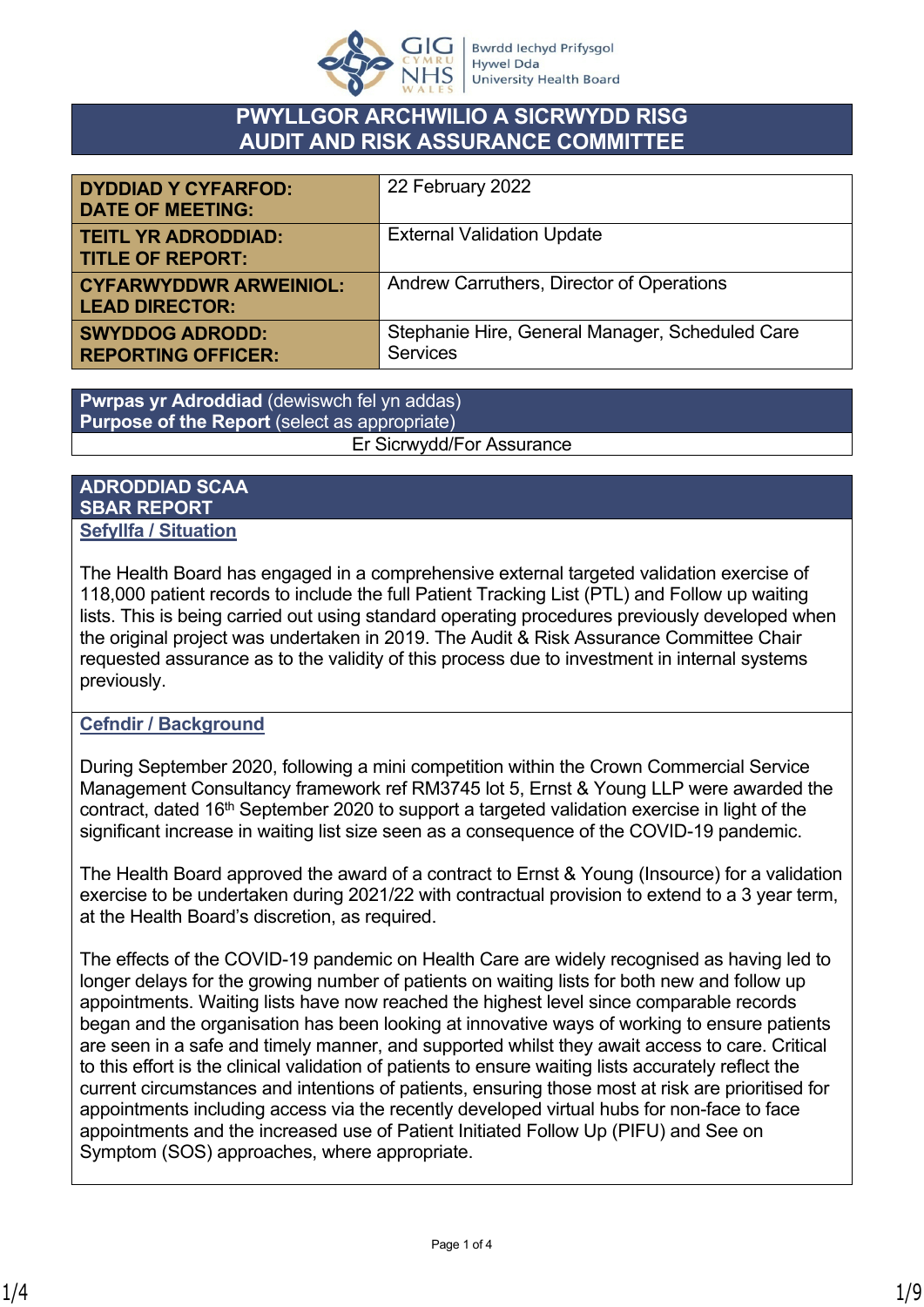This targeted validation exercise will support the organisation's efforts to plan for the reintroduction of services and develop longer term changes using the most up to date and validated waiting list data possible.

The decision to commission this additional, external validation capacity was prioritised as the Health Board's internal team of validators, which equates to 3.75wte, mainly due to staff retirement and inability to recruit suitable staff into the 1.5wte vacancy, do not have sufficient capacity to manage the necessary volumes in a timely manner without supplementary capacity. By way of background, the average capacity per individual validator equates to approximately 50 validations per day, well below the capacity required to address the target volume required. It should be noted that, whilst the Health Board's planned care team had in previous years relied on external validation capacity, available capacity within the Health Board's internal validation team was broadly sufficient to manage required volumes prior to the onset of the COVID-19 pandemic.

**Asesiad / Assessment**

Validation status – Hywel Dda University Health Board - January 2022

Hywel Dda University Health Board have engaged with E&Y LLP to provide validation of both the PTL and the follow up waiting list which equates to 118,000 patients.

The validation plan which commenced at the end of November 2021 was initially scheduled to run until the end of March 2022. Primarily due to recruitment issues reflective of the high demand for validators across the UK marketplace and the impact of COVID-19 related sickness/absence over the winter period, this trajectory has been revised and is now scheduled to be complete by 2nd May 2022.



Capacity within the Health Board's internal validation team is being coordinated with the additional external validation capacity in line with a structured programme which commenced with a targeted validation of all follow up patients prior to extension to new patients. The table below summarises progress as at 23rd January 2022: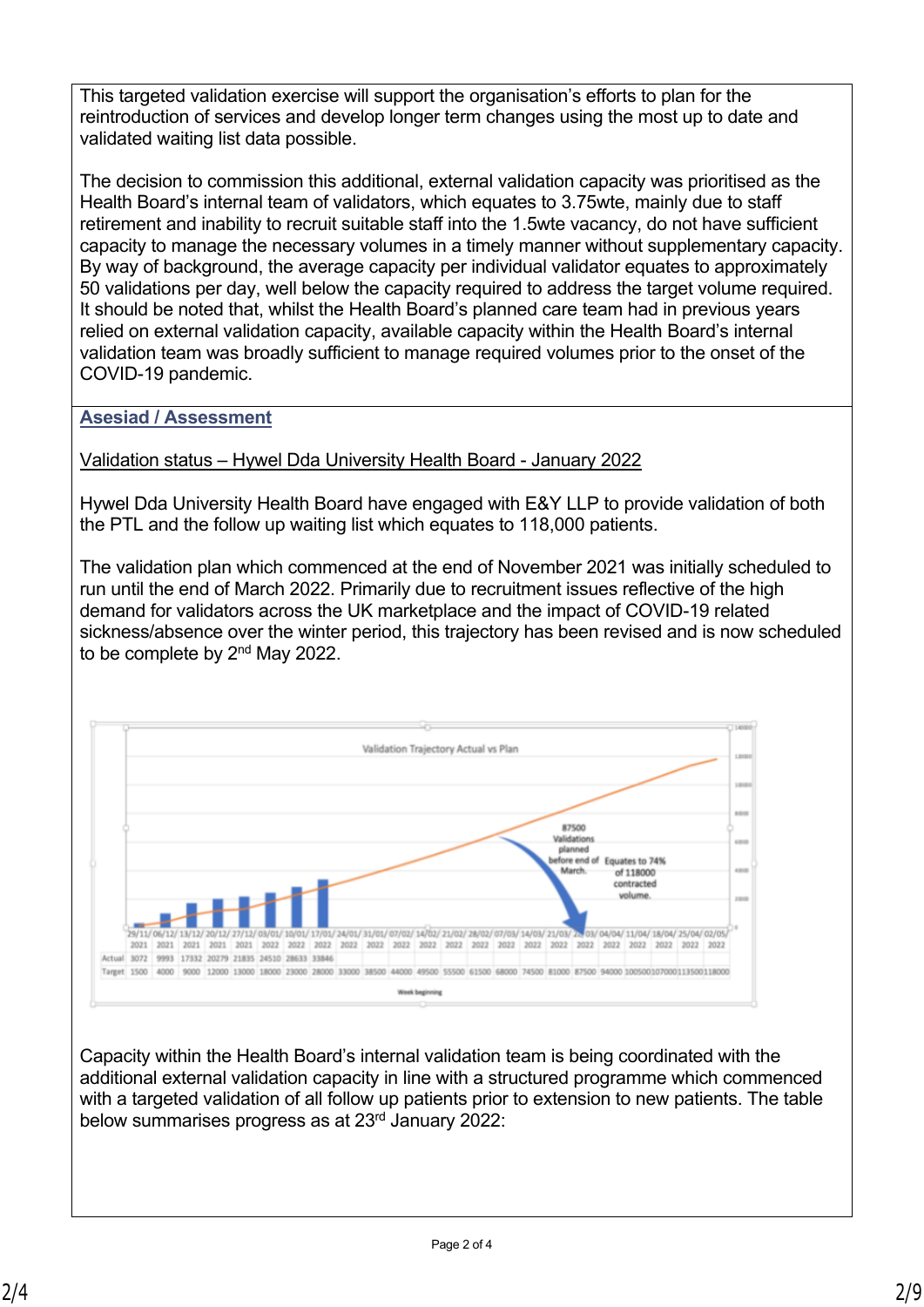|                                                                                 |                                      | Validated as at 23/1/2022 |              |                 |                   |            |                                        |
|---------------------------------------------------------------------------------|--------------------------------------|---------------------------|--------------|-----------------|-------------------|------------|----------------------------------------|
| <b>Cohort of validations</b>                                                    | Closed                               | Open                      | <b>Query</b> | Total validated | Current List Size | Left to do | <b>Suggested Priority</b>              |
| PTL Stage 4 - Admitted Diagnostic / Treatment                                   | 12                                   | 1178                      | 27           | 1217            | 16620             | 15403      | End of March 22.                       |
| PTL Stage 3 - Post-Diagnostic / Follow-Up / Unknown                             | 500                                  | 868                       | 139          | 1507            | 18920             | 17413      | End of March 22.                       |
| PTL stage 2 - Diagnostics                                                       |                                      | 32                        |              | 35              | 343               | 308        | End of March 22.                       |
|                                                                                 |                                      |                           |              |                 |                   |            | Post March 22, but analyse dups and on |
| PTL Stage 1 - Awaiting New Outpatient Appointment                               | 385                                  | 17382                     | 337          | 18104           | 47308             | 29204      | FUWL and do before March 2022          |
| Follow up waiting list (delayed)                                                | 541                                  | 11301                     | 1141         | 12983           | 31782             | 18799      | End of March 22.                       |
| Follow up waiting list Not delayed                                              | 0                                    | 0                         | 0            | a               | 33312             | 0          | Do not validate                        |
| Total                                                                           | 1439                                 | 30761                     | 1646         | 33846           |                   | 81127      |                                        |
|                                                                                 | Projected out turn for above cohorts |                           |              |                 |                   |            |                                        |
| Contracted                                                                      |                                      |                           |              |                 |                   | 118000     |                                        |
| Contracted gap to be filled with pop ons/no delay follow up waiting list/others |                                      |                           |              |                 |                   |            |                                        |

To date, the exercise has not yielded a significant removal of patients from follow up and new patient waiting lists, although the work completed has enabled teams to add clinical conditions to the recorded patient details, which in turn will significantly assist with future management and capacity planning. This additional information is also being used to target a secondary clinical validation of these patients to identify and prioritise patients deemed appropriate to be managed via alternative SOS or PIFU pathways, as opposed to traditional clinic based reviews.

The extension of this exercise to the validation of stage 2/3 patients is leading to more significant removal rates and is enabling teams to cross reference duplicate pathways which have been created during the pandemic.

At all stages of the process, the activities of the external validation teams are guided and overseen by the Health Board's Planned Care team to ensure effective quality control of the process.

## **Argymhelliad / Recommendation**

This paper is presented to offer assurance to the Audit & Risk Assurance Committee regarding the process underpinning the external validation exercise commissioned in late November 2021 and progress achieved to date. It is proposed that a final report be provided to the Committee on completion of the validation exercise.

| Amcanion: (rhaid cwblhau)<br><b>Objectives: (must be completed)</b>     |                                                                                                                                                                                                                                                                                                                                                                                                                                                                                                                                                                                                                                                                                                                                                                                                                |
|-------------------------------------------------------------------------|----------------------------------------------------------------------------------------------------------------------------------------------------------------------------------------------------------------------------------------------------------------------------------------------------------------------------------------------------------------------------------------------------------------------------------------------------------------------------------------------------------------------------------------------------------------------------------------------------------------------------------------------------------------------------------------------------------------------------------------------------------------------------------------------------------------|
| <b>Committee ToR Reference:</b><br>Cyfeirnod Cylch Gorchwyl y Pwyllgor: | 3.1 The Committee shall review the adequacy of the<br>UHB's strategic governance and assurance<br>arrangements and processes for the maintenance of an<br>effective system of good governance, risk management<br>and internal control, across the whole of the<br>organisation's activities (both clinical and non-clinical)<br>that supports the achievement of the organisation's<br>objectives.<br>3.3 In carrying out this work, the Committee will<br>primarily utilise the work of Internal Audit, Clinical Audit,<br>External Audit and other assurance functions, but will<br>not be limited to these audit functions. It will also seek<br>reports and assurances from directors and managers<br>as appropriate, concentrating on the overarching<br>systems of good governance, risk management and |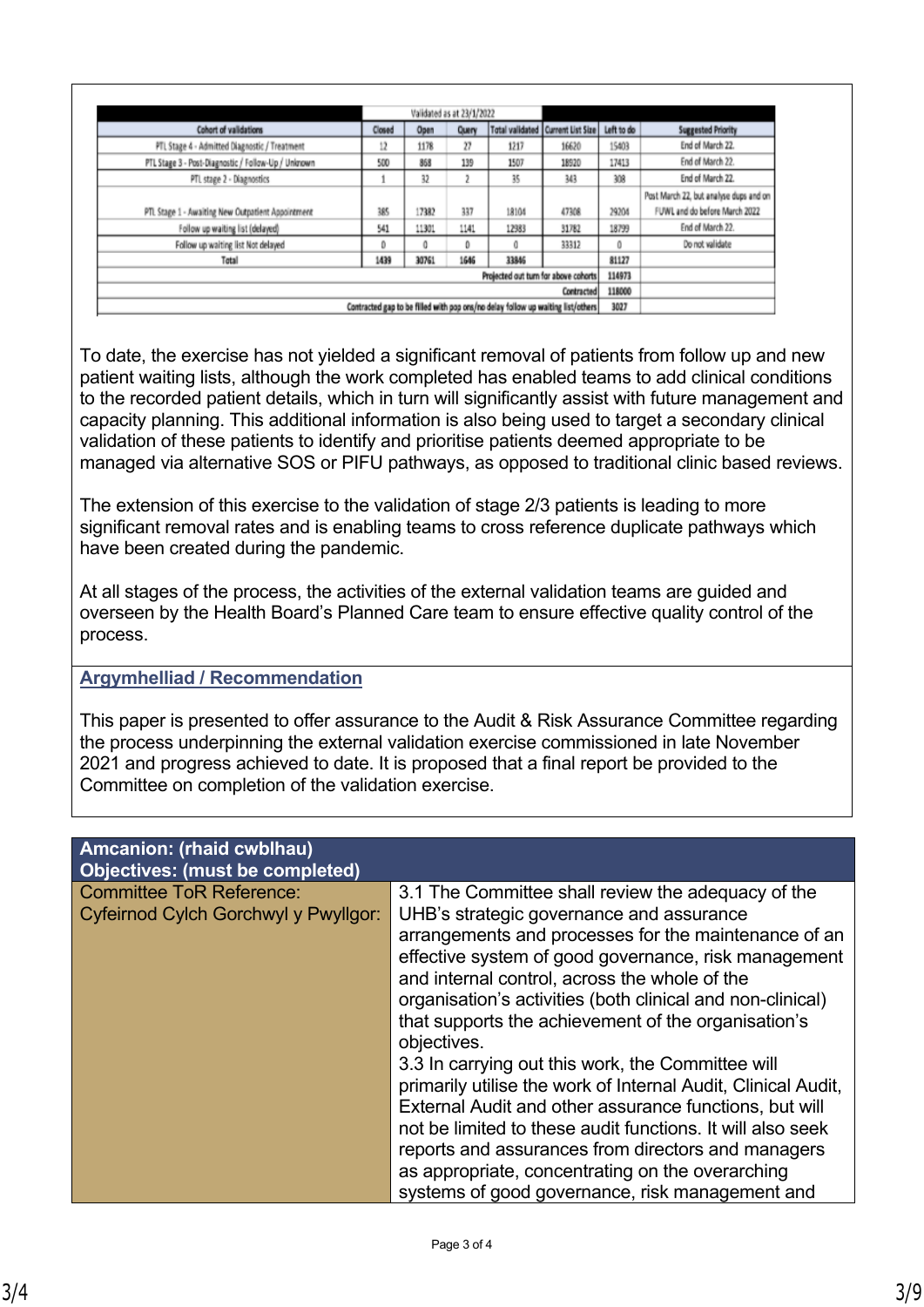| internal control, together with indicators of their<br>effectiveness. |
|-----------------------------------------------------------------------|
| Scheduled care 632 - 16                                               |
|                                                                       |
| 3.2 Communicating Effectively                                         |
| 3.1 Safe and Clinically Effective Care                                |
| 5.1 Timely Access                                                     |
| 5. Timely Care                                                        |
| 1. Putting people at the heart of everything we do                    |
| 5. Safe sustainable, accessible and kind care                         |
| 2. Working together to be the best we can be                          |
|                                                                       |
| 10. Not Applicable                                                    |
|                                                                       |
|                                                                       |
|                                                                       |
|                                                                       |

| <b>Gwybodaeth Ychwanegol:</b><br><b>Further Information:</b> |                          |
|--------------------------------------------------------------|--------------------------|
| Ar sail tystiolaeth:                                         | WG Planned care measures |
| <b>Evidence Base:</b>                                        |                          |
| <b>Rhestr Termau:</b>                                        | Reflected in report      |
| <b>Glossary of Terms:</b>                                    |                          |
| Partïon / Pwyllgorau â ymgynhorwyd                           | Not applicable           |
| ymlaen llaw y Pwyllgor Archwilio a                           |                          |
| Sicrwydd Risg:                                               |                          |
| Parties / Committees consulted prior                         |                          |
| to Audit and Risk Assurance                                  |                          |
| Committee:                                                   |                          |

| <b>Effaith: (rhaid cwblhau)</b><br>Impact: (must be completed)    |                                |
|-------------------------------------------------------------------|--------------------------------|
| <b>Ariannol / Gwerth am Arian:</b><br><b>Financial / Service:</b> | See attached Impact assessment |
| <b>Ansawdd / Gofal Claf:</b>                                      | N/A                            |
| <b>Quality / Patient Care:</b><br><b>Gweithlu:</b>                | N/A                            |
| <b>Workforce:</b><br>Risg:                                        | N/A                            |
| <b>Risk:</b><br><b>Cyfreithiol:</b>                               | N/A                            |
| Legal:<br><b>Enw Da:</b>                                          | N/A                            |
| <b>Reputational:</b>                                              | N/A                            |
| <b>Gyfrinachedd:</b><br><b>Privacy:</b>                           |                                |
| Cydraddoldeb:<br><b>Equality:</b>                                 | N/A                            |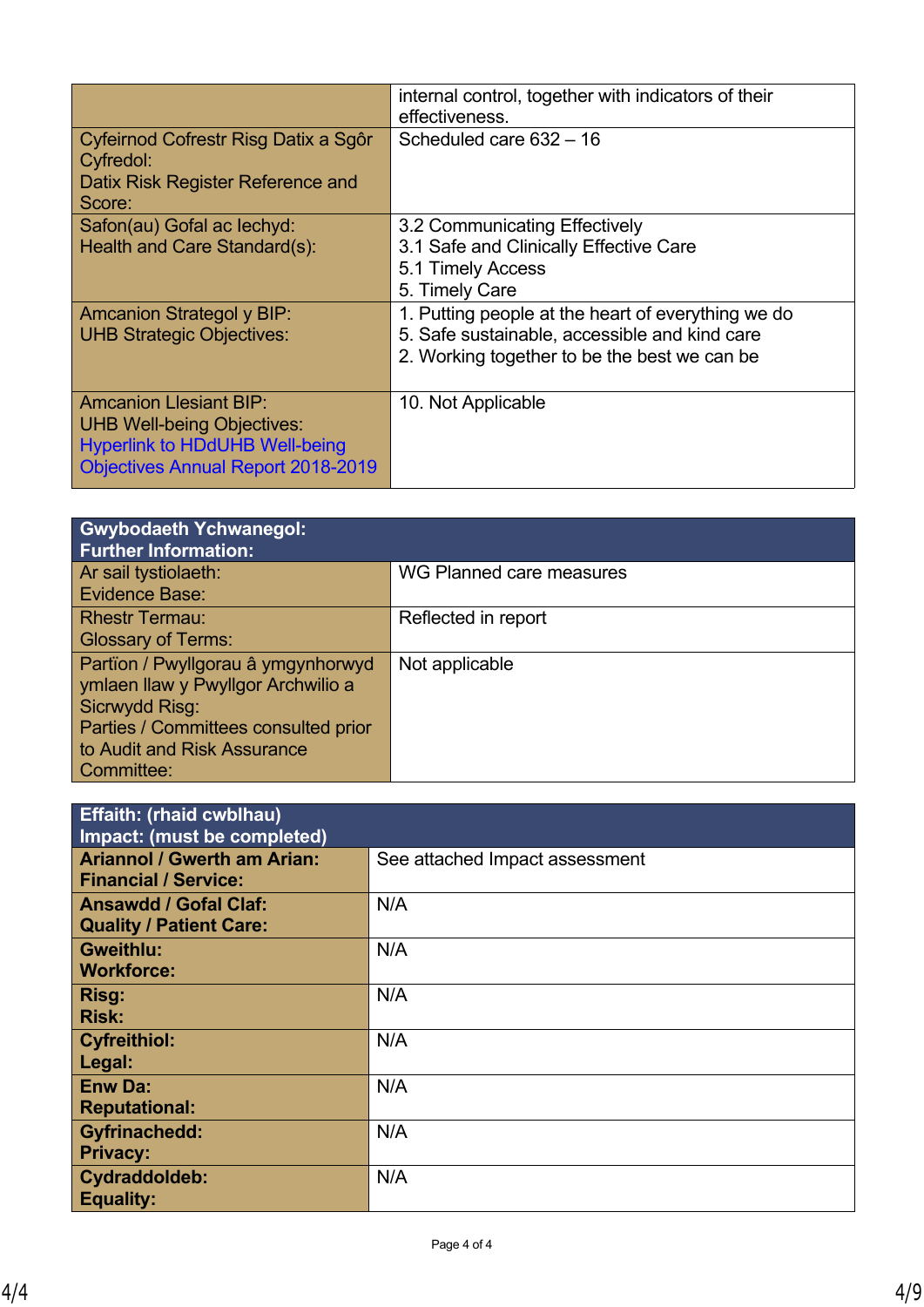| N/A |                                                                                                                                                                                                                                                                                                     | Y/N | <b>Evidence &amp; Further Information</b> | <b>Completed</b><br>By       | <b>Evidence</b><br>(Insert) |
|-----|-----------------------------------------------------------------------------------------------------------------------------------------------------------------------------------------------------------------------------------------------------------------------------------------------------|-----|-------------------------------------------|------------------------------|-----------------------------|
|     | <b>Financial/Service Impacts</b>                                                                                                                                                                                                                                                                    |     |                                           |                              |                             |
| 1.  | Has the new proposal/service model been costed? If<br>so, by whom?                                                                                                                                                                                                                                  | Y   | <b>Procurement via Tender document</b>    | <b>Lewis</b><br><b>Wells</b> |                             |
| 2.  | Does the budget holder have the resources to pay for<br>the new proposal/service model? Otherwise how will<br>this be supported - where will the resources/money<br>come from i.e. specify budget code or indicate if<br>external funding, etc?                                                     | Y   | <b>WG funding sourced</b>                 |                              |                             |
| 3.  | Is the new proposal/service model affordable from<br>within existing budgets?                                                                                                                                                                                                                       | n/a |                                           |                              |                             |
| 4.  | Is there an impact on pay or non pay e.g. drugs,<br>equipment, etc?                                                                                                                                                                                                                                 | n/a |                                           |                              |                             |
| 5.  | Is this a spend to save initiative? If so, what is the<br>anticipated payback schedule?                                                                                                                                                                                                             | n/a |                                           |                              |                             |
| 6.  | What is the financial or efficiency payback<br>(prudency), if any?                                                                                                                                                                                                                                  | n/a |                                           |                              |                             |
| 7.  | Are there risks if the new proposal/service model is<br>not put into effect?                                                                                                                                                                                                                        | n/a |                                           |                              |                             |
| 8.  | Are there any recognised or unintended<br>consequences of changes on other parts of the<br>system (i.e. impact on current service, impact of<br>changes in secondary care provision on primary care<br>services and capacity or vice versa, or other statutory<br>services e.g. Local Authorities?) | n/a |                                           |                              |                             |
| 9.  | Is there a need for negotiation/lead in times i.e.                                                                                                                                                                                                                                                  | n/a |                                           |                              |                             |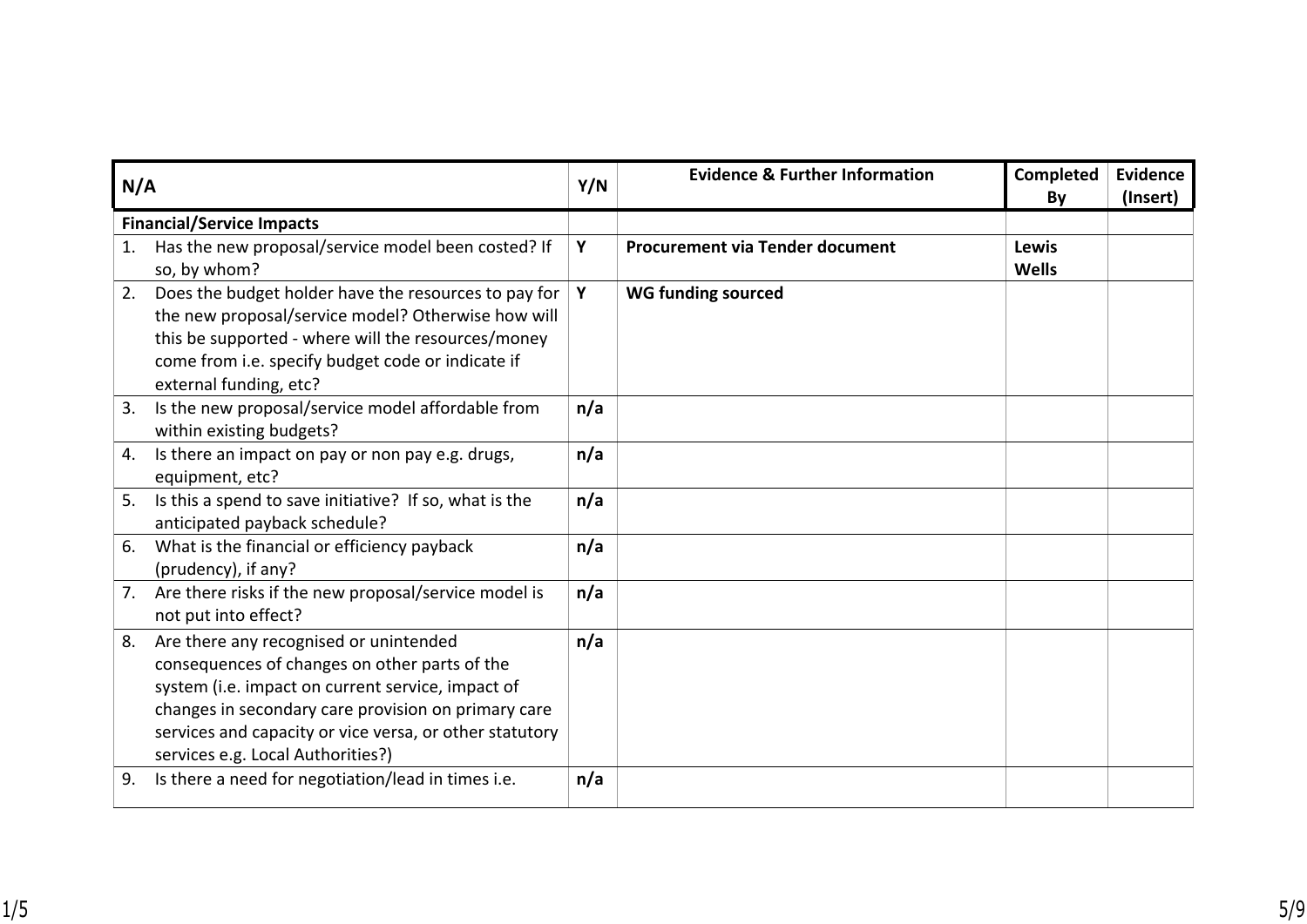| short term, medium term, long term? If so, with<br>whom e.g. staff, current providers, external funders,<br>etc?                   |     |                                             |  |
|------------------------------------------------------------------------------------------------------------------------------------|-----|---------------------------------------------|--|
| 10. Are capital requirements identified or funded?                                                                                 | n/a |                                             |  |
| 11. Will capital projects need to be completed in time to<br>support any service change proposed?                                  | n/a |                                             |  |
| 12. Has a Project Board been identified to manage the<br>implementation?                                                           | n/a |                                             |  |
| 13. Is there an implementation plan with timescales to<br>performance manage the process and risks?                                | Y   | <b>Managed via Planned Care Directorate</b> |  |
| 14. Is there a post project evaluation planed for the new<br>proposal/service model?                                               | Y   |                                             |  |
| 15. Are there any other constraints which would prevent<br>progress to implementation?                                             | N   |                                             |  |
| <b>Quality/Patient Care Impacts</b>                                                                                                |     |                                             |  |
| 16. Could there be an impact on patient outcome/care?                                                                              | N   |                                             |  |
| 17. Is there any potential for inequity of provision for<br>individual patient groups or communities?<br>E.g. rurality, transport. | N   |                                             |  |
| 18. Is there any potential for inconsistency in approach<br>across the Health Board?                                               | N   |                                             |  |
| 19. Is there are potential for postcode<br>lottery/commissioning?                                                                  | N   |                                             |  |
| 20. Is there a need to consider exceptional<br>circumstances?                                                                      | N   |                                             |  |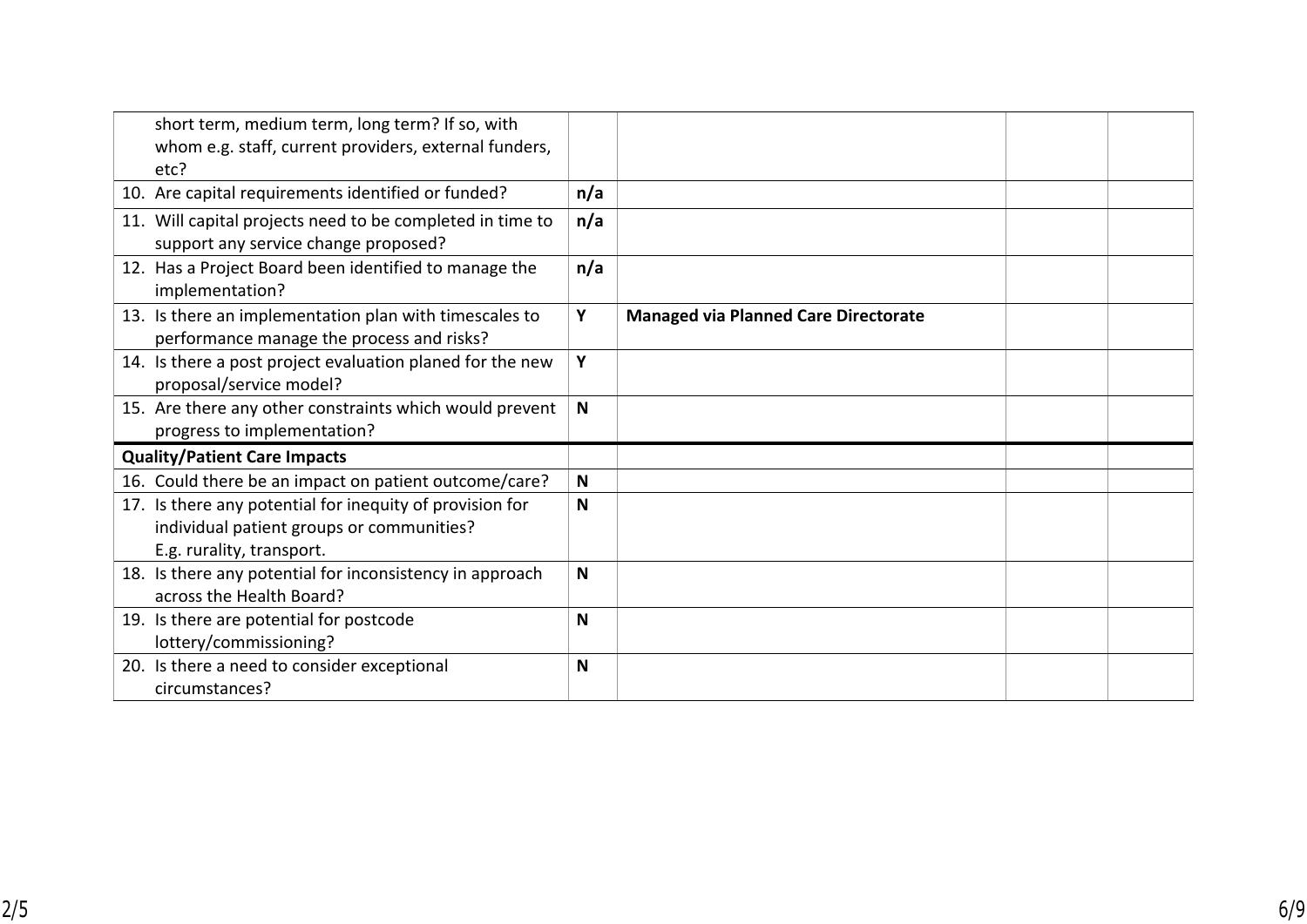| 21. Are there clinical and other consequences of<br>providing or delaying/denying treatment (i.e.<br>improved patient outcomes, chronic pain, physical<br>and mental deterioration, more intensive procedures<br>eventually required? | N   |  |
|---------------------------------------------------------------------------------------------------------------------------------------------------------------------------------------------------------------------------------------|-----|--|
| 22. Are there any Royal College standards, NICE<br>guidance or other evidence bases, etc, applicable?                                                                                                                                 | N   |  |
| 23. Can clinical engagement be evidenced in the design<br>of the new proposal/service model?                                                                                                                                          | Y   |  |
| 24. Are there any population health impacts?                                                                                                                                                                                          | N   |  |
| <b>Workforce Impact</b>                                                                                                                                                                                                               |     |  |
| 25. Has the impact on the existing staff/WTE been<br>determined?                                                                                                                                                                      | N/A |  |
| 26. Is it deliverable without the need for premium<br>workforce?                                                                                                                                                                      | N/A |  |
| 27. Is there the potential for staff disengagement if there<br>is no clinical/'reasonable' rationale for the action?                                                                                                                  | N/A |  |
| 28. Is there potential for professional<br>body/college/union involvement?                                                                                                                                                            | N/A |  |
| 29. Could there be any perceived interference with<br>clinical freedom?                                                                                                                                                               | N/A |  |
| 30. Is there potential for front line staff conflict with the<br>public?                                                                                                                                                              | N/A |  |
| 31. Could there be challenge from the 'industries'<br>involved?                                                                                                                                                                       | N/A |  |
| 32. Is there a communication plan to inform staff of the<br>new arrangements?                                                                                                                                                         | y   |  |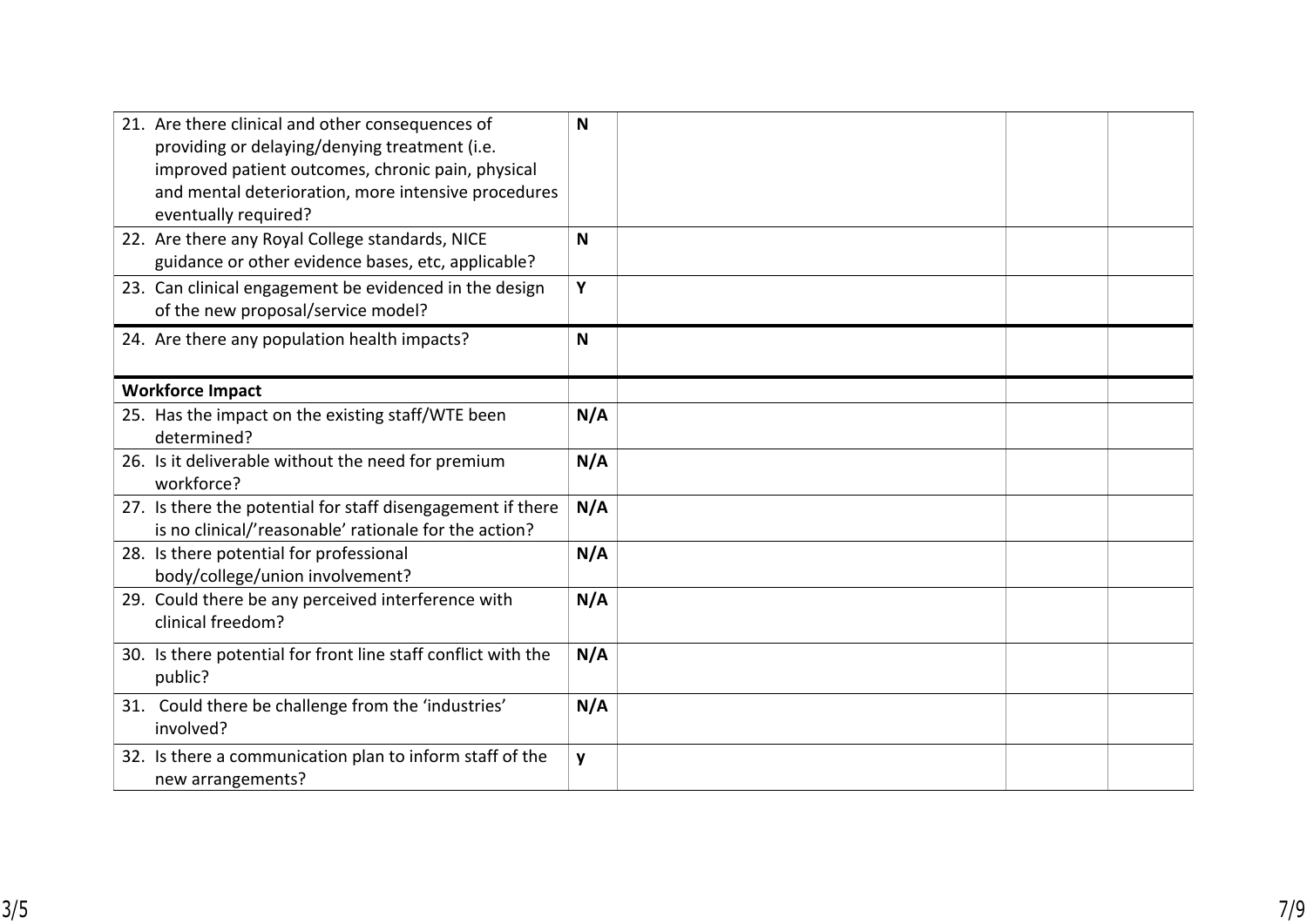| 33. Has the Organisational Change Policy been followed,<br>including engagement/consultation in accordance<br>with guidance?                                                                                | n/a |                          |  |
|-------------------------------------------------------------------------------------------------------------------------------------------------------------------------------------------------------------|-----|--------------------------|--|
| 34. Have training requirements been identified and will<br>this be complete in time to support the new<br>proposal/service model?                                                                           | n/a |                          |  |
| <b>Risk Impact</b>                                                                                                                                                                                          |     |                          |  |
| 32. Has a risk assessment been completed?                                                                                                                                                                   | n/a |                          |  |
| 33. Is there a plan to mitigate the risks identified?                                                                                                                                                       | n/a |                          |  |
| <b>Legal Impact</b>                                                                                                                                                                                         |     |                          |  |
| 34. Has legal compliance been considered e.g. Welsh<br>Language: is there any specific legislation or<br>regulations that should be considered before a<br>decision is made?                                | n/a |                          |  |
| 35. Is there a likelihood of legal challenge?                                                                                                                                                               | N   |                          |  |
| 36. Is there any existing legal guidance that could be<br>perceived to be compromised i.e. Independent<br>Provider Contracts, statutory guidance re: Continuing<br>Healthcare, Welsh Government Policy etc? | N/A |                          |  |
| 37. Is there any existing contract and/or notice periods?                                                                                                                                                   | Y   | 3 year contract in place |  |
| <b>Reputational Impact</b>                                                                                                                                                                                  |     |                          |  |
| 38. Is there a likelihood of public/patient opposition?                                                                                                                                                     | N   |                          |  |
| 39. Is there a likelihood of political activity?                                                                                                                                                            | N   |                          |  |
| 40. Is there a likelihood of media interest?                                                                                                                                                                | N   |                          |  |
| 41. Is there the potential for an adverse effect on<br>recruitment?                                                                                                                                         | N   |                          |  |
| 42. Is there the likelihood of an adverse effect on staff<br>morale?                                                                                                                                        | N   |                          |  |